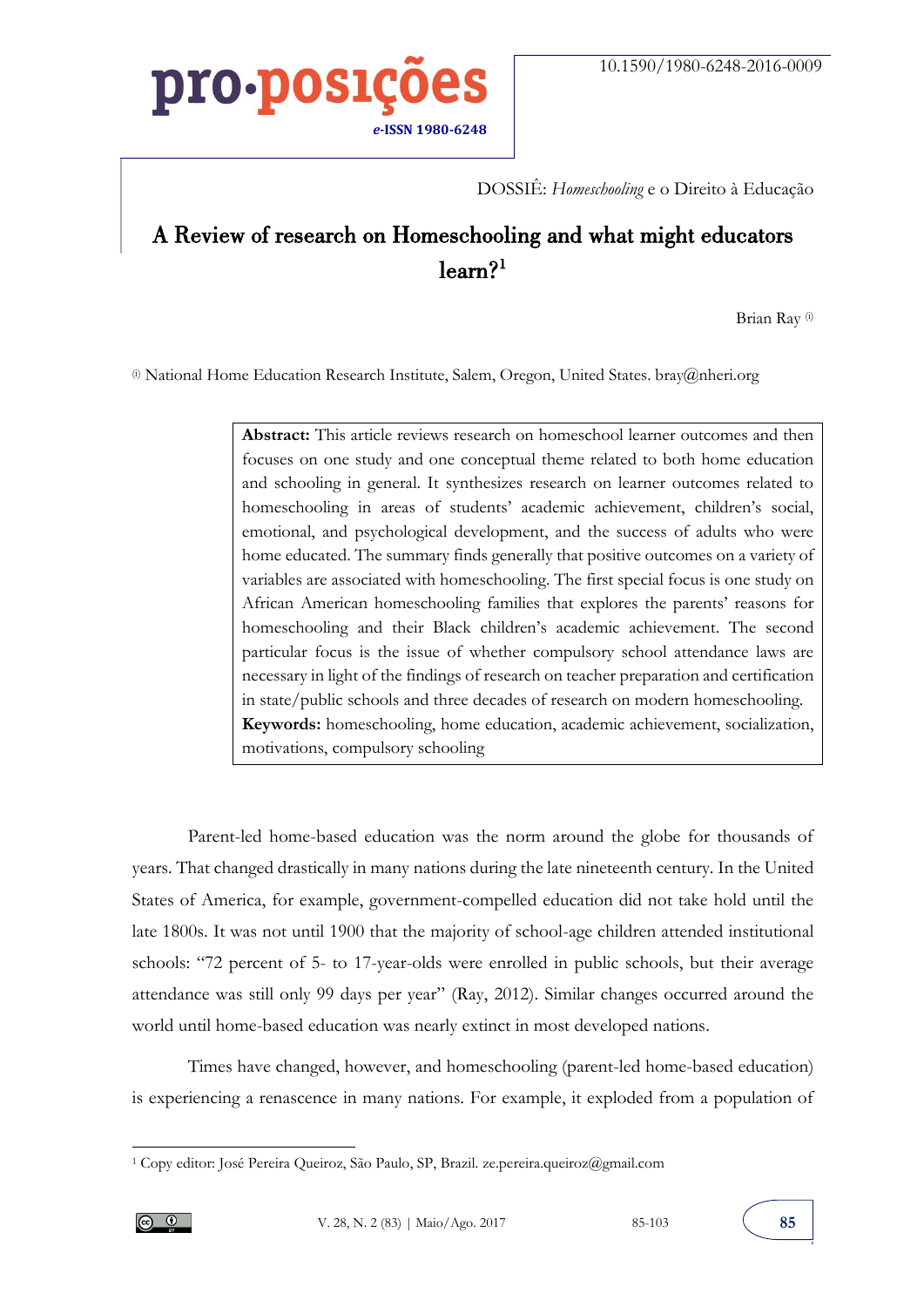about 13,000 students in the 1970s to about 2.2 million in 2015 in the United States (Ray, 2013, 2015c). Homeschooling changed from being a practice of families that some observers opined were the fringe of society to being commonly considered a viable educational option by mainstream American families. It was comprised of close to 100 percent White families two decades ago to now 32 percent Black, Asian, Hispanic, and others (not White, non-Hispanic) (Noel, Stark, & Redford, 2013). As of 2012, there were more students in grades Kindergarten through 12 in this form of education than in Roman Catholic schools (National Catholic Educational Association, 2014) and almost as many as in public charter schools (United States Department of Education, 2014).

There is solid evidence that homeschooling has made notable gains in absolute numbers and percent of the school-age population in nations as diverse as Australia, Brazil, Canada, England, Japan, Mexico, South Africa, South Korea, Scotland, and Russia (Rothermel, 2015). Home education's rebirth after about a century of quiescence has surprised many educators, sociologists, political scientists, historians, and theologians, and has captured the imagination and engagement of hundreds of thousands of families.

This article provides a review of research on homeschool learner outcomes and focuses on one study and one conceptual theme related to both home education and schooling in general. It offers a synthesis of studies on learner outcomes related to homeschooling in areas of students' academic achievement and children's social, emotional, and psychological development and the success of adults who were home educated. Generally positive outcomes are found on a variety of variables associated with homeschooling. One special focus is a study on homeschooling African American families in the United States that explores the parents' reasons for homeschooling and their Black children's academic achievement. The second special focus is the issue of whether compulsory school attendance laws are necessary in light of the findings of three decades of research on modern homeschooling.

#### Home-based Education and learner outcomes

Homeschooling is a form of private education that is parent led and home based. Because of this, homeschooling does not rely on either state-run public schooling or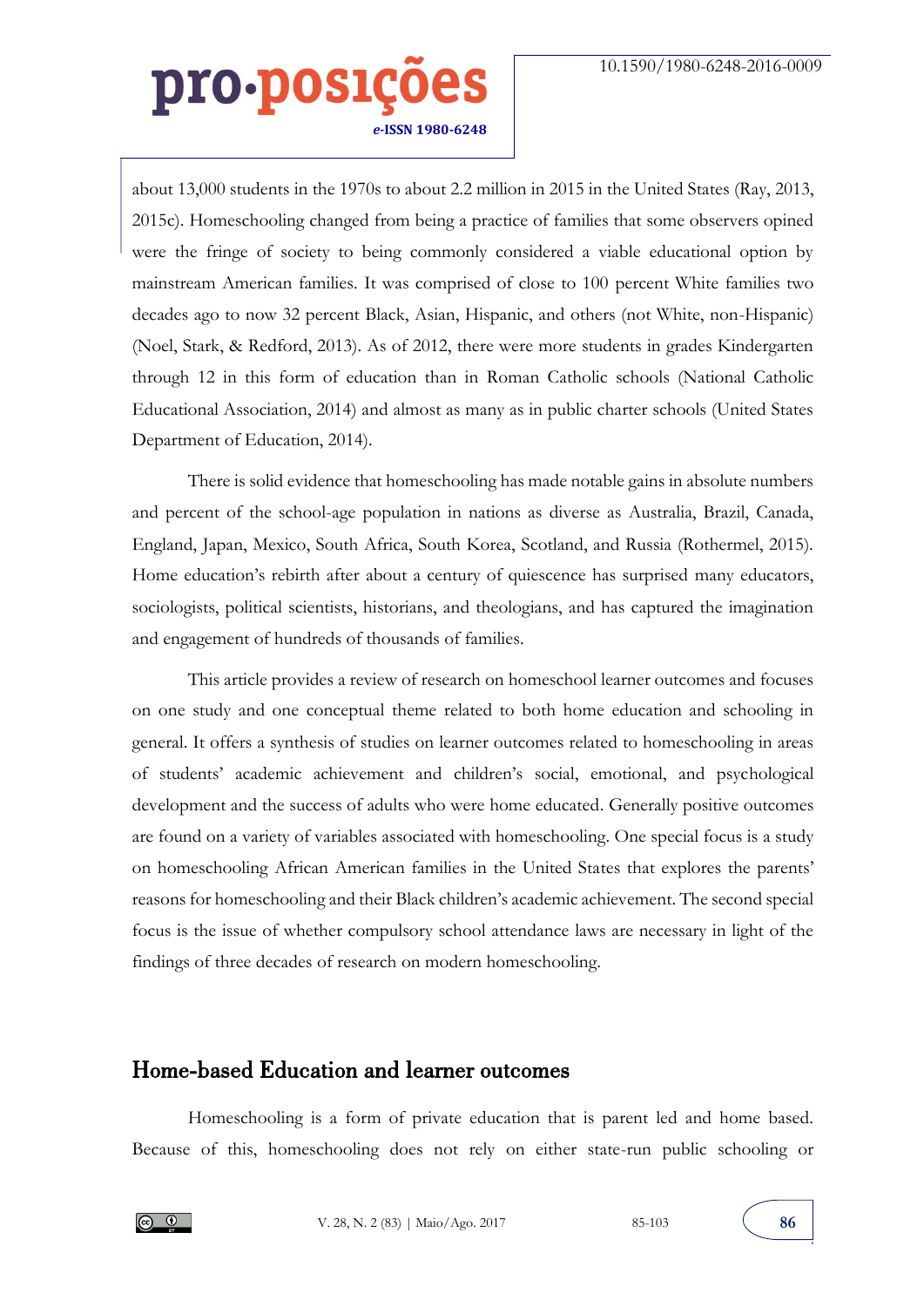institutional private schooling for a child's education. What, then, are the learner outcomes related to this form of schooling that is often not at all regulated by the state?

#### Academic achievement

One of the most common and widely accepted ways to assess the learning of students and the effectiveness of their educational environments is via academic achievement as measured by standardized tests. Many policymakers, educators, school administrators, and parents, who are interested in test scores, wonder whether ordinary mothers and fathers, who are not government-certified teachers, are capable of continuing the teaching of their children after age 5 via what is called homeschooling. Because of this central question, policymakers, researchers, and even parents wonder whether it is possible for adults without specialized, university-level training in teaching to instruct children in an effective manner with respect to academics.

Numerous studies by many researchers have been completed during the past more than 30 years examining the academic achievement of the home-educated population (see other reviews, Murphy, 2012; Ray, 2000, 2005, 2013). Examples of these studies range from a multiyear study in Washington State to three nationwide studies across the United States to two nationwide studies in Canada (Ray, 1990, 1994, 1997, 2000, 2010; Rudner, 1999; Van Pelt, 2004; Wartes, 1990, 1991). The homeschooled have consistently scored in these studies, on average, at the 65th to 80th percentile on standardized academic achievement tests in the United States and Canada, compared to the public school average of the 50th percentile.

I conducted the most recent nationwide study (Ray, 2010). It involved a sample of 11,739 home-educated students from various testing services around the United States. Compared to scores in previous studies, the scores remained high and, if anything, a bit higher than in past studies. The mean z scores (and percentiles) for home-educated students on the Reading Total, Language Total, Mathematics Total (with computation), Science, Social Studies, Core (with computation), and Composite (with computation) subtest scores ranged from 0.99 (84th) to 1.22 (89th). By definition, the 50th percentile is the mean for all public and private students nationwide. The homeschool students in this study scored, on average, at or above the 84th percentile in all subtest areas.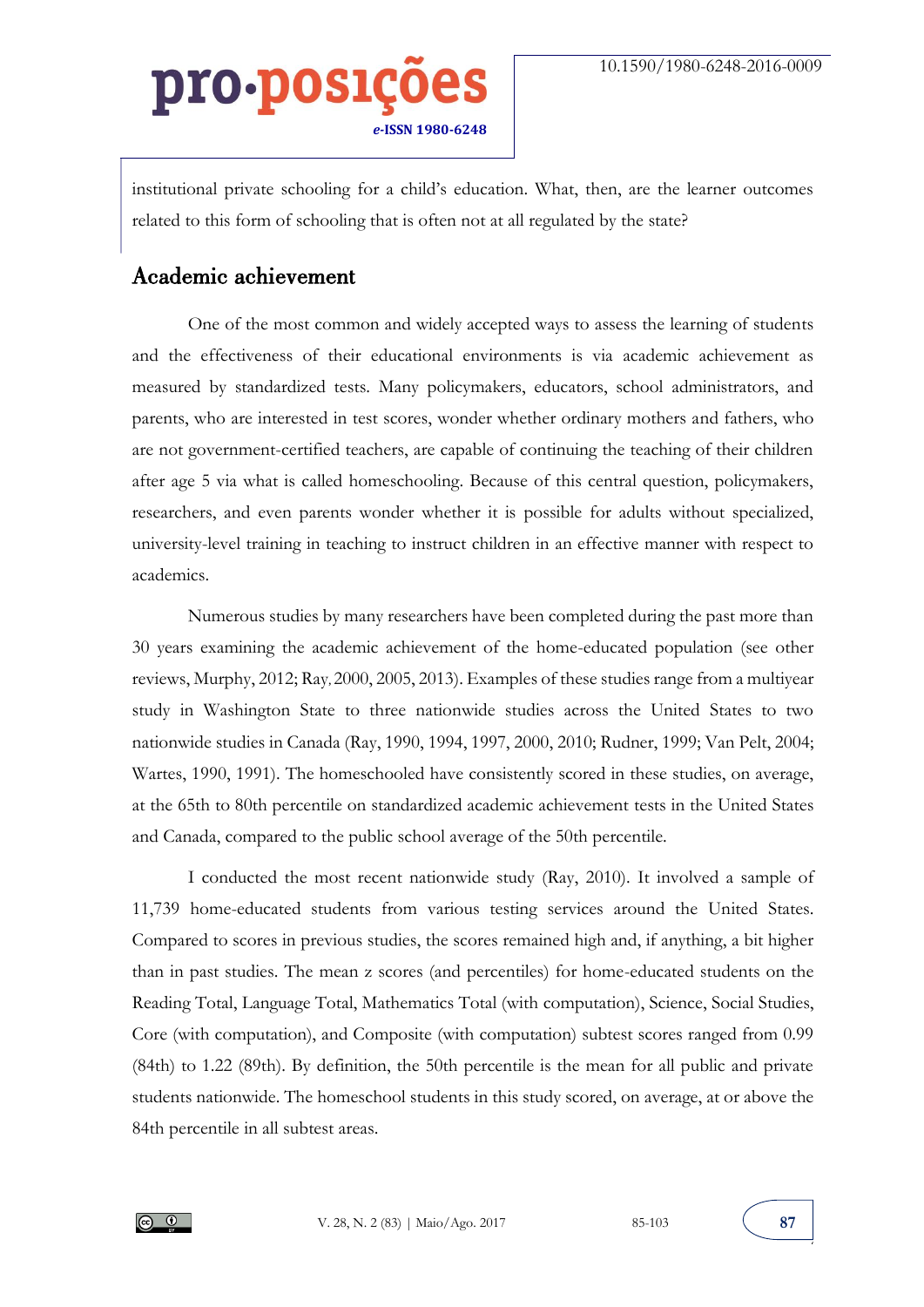More than simple descriptive statistics are available in the studies on test scores. Bivariate and multivariate analyses have examined whether various factors (e.g., parent educational attainment, household income, teacher-certification status of the parent, whether parents knew their children's scores before participating in the study) are related to homeeducated students' test scores. For example, I (Ray, 2010) found that there were no statistically significant differences in achievement by whether the student was enrolled in a full-service curriculum, whether the parents knew their student's test scores before participating in the study, and the degree of state regulation of homeschooling (in three different analyses on the subject). Also, the scores of all students (both participants and nonparticipants in the study for whom test scores were obtained) were only 2 to 4 percentile points (i.e., 0.10 to 0.16 z score) lower than the scores of only the homeschooled students who participated in the study. Further, there were statistically significant differences in achievement among homeschooled students when classified by gender, amount of money spent on education, family income, whether either parent had ever been a certified teacher (i.e., students of noncertified parents scored higher), number of children living at home, degree of structure in the homeschooling, amount of time student spends in structured learning, and age at which formal instruction of the student began. However, of these variables, only parent education level explained a noticeable or practically significant amount of variance, 2.5%, in student scores; the other variables explained 0.5% or less of the variance. Finally, essentially all subgroups of students (e.g., low vs. high income) scored above public school averages.

Some observers have wondered about the representativeness of the samples in the studies and whether, for example, only the best-performing homeschooled students are included in the studies. Data from states that have legally required homeschooled students to be tested shed some light on the question. For example, several years of data from Oregon (Oregon Department of Education, 1999) consistently reveal homeschooled student scores to be above average, with medians at about the 71st to 80th percentile (Williams, 2014). Washington data (Wartes, 1990, 1991; Washington State Superintendent of Public Instruction, 1985) regularly reveal scores above average, at about the 66th percentile. In a program that is public school at home (i.e., like but not the same as private homeschooling), Alaskan students in a state-run school-at-home program consistently scored above average (e.g., about the 78th percentile one of the years reported; Alaska Department of Education, 1993). Alabama homeschooled students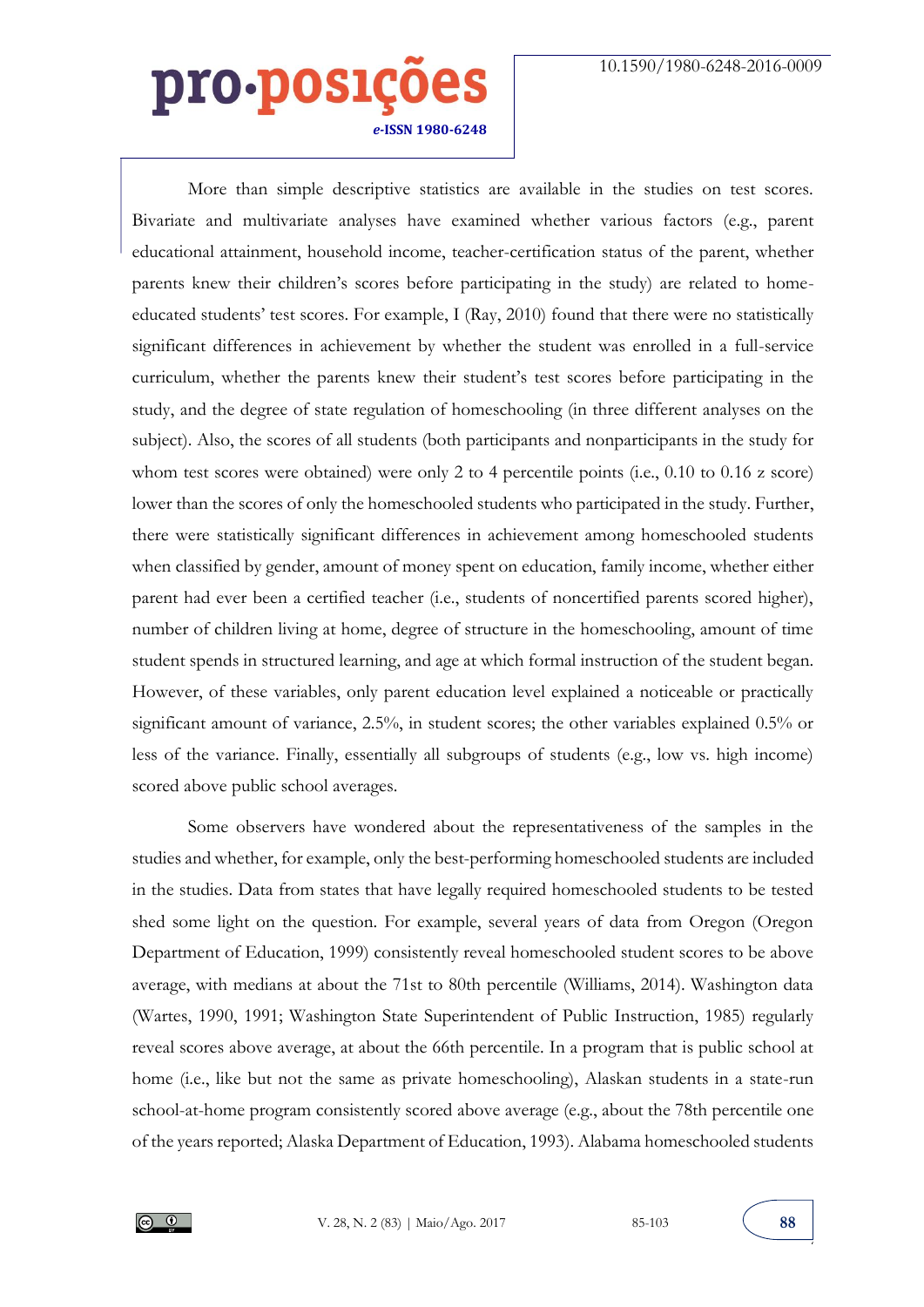also scored comparably to public school students in their academic achievement (Rakestraw, 1988). In other words, even when all legally homeschool school students are tested, their scores are the same or higher than those in public schools.

Various scholars (Lubienski, Puckett, & Brewer, 2013: Ray, 1997, 2013; Rudner, 1999) have discussed the methodological limitations of studies on homeschooling. Some (Lubienski, Puckett, & Brewer, 2013) of those who evaluate the limitations either become overly focused on what the research cannot tell us, or fail to include all of the research and data available on homeschooling that has been presented in this article and in other places (Ray, 2013). On this note, in addition to cross-sectional and descriptive studies, some research that is causalcomparative or explanatory (Johnson, 2001) in design have been conducted. For example, Martin-Chang, Gould and Meuse (2011) used a matched-pair design and concluded that the "evidence presented here is in line with the assumption that homeschooling offers benefits over and above those experienced in public school" (p. 200). In a similar vein, but with older students who were home educated, Cogan (2010) used multivariate analysis to conclude that homeschooled college students outperformed their peers in terms of their 1st-year and 4th-year grade point averages (GPAs).

To date, no studies have found home-educated students to have lower achievement test scores, on average, than public school students. Further, the overall research base and stateprovided data suggest the following three main things about home-educated students' academic achievement:

- 1. The homeschooled consistently score well above the public school national average. Most studies find them scoring in the range of the  $65<sup>th</sup>$  to  $80<sup>th</sup>$  percentile.
- 2. Most demographic and other variables studied explain very little variance in the achievement scores of the home educated.
- 3. Parent formal educational attainment consistently explains statistically significant differences in achievement but, practically speaking, small amounts of variance, and the amount of variance explained is typically less than what this variable explains within the public school student population.

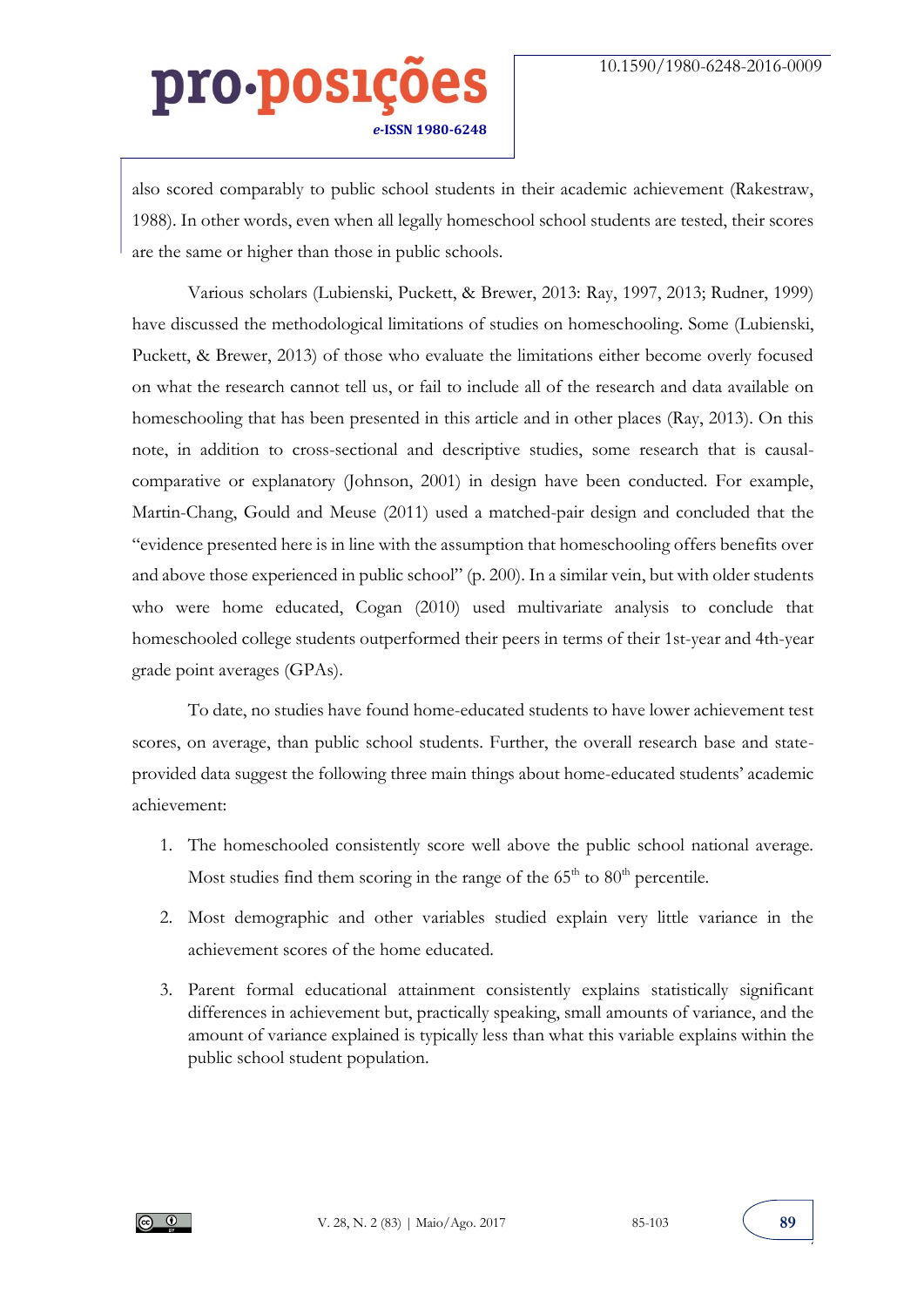#### Social, emotional, and psychological development of homeschool children

Around the world, homeschool parents call it the "S question" – "What about socialization?" Such question arises mainly in societies in which the institutionalization of children has been the norm for several generations of children. The first part of the S question usually asks if the child will experience healthy social, emotional, and psychological development. Numerous studies, employing various psychological constructs and measures, show that the home educated are developing at least as well as, and often better than, those who attend institutional schools (Medlin, 2000, 2006; Ray, 2005, Chapter 4; White, Moore, & Squires, 2009; White et al, 2007). No research to date contravenes this conclusion. For example, regarding the aspect of self-concept in the psychological development of children, several studies have revealed that the self-concept of homeschooled students is significantly higher than that of public school students (Medlin, 2006). As another example, Shyers (1992) found that the only significant childhood social-interaction difference between the institutionally schooled and homeschoolers was that the institutionally schooled had higher problem behavior scores.

The extent to which homeschool students and their parents engage in their neighborhoods and communities might explain some of their sound social skills. Research time and again finds that homeschooled students and their parents are very engaged in their communities, including activities such as sports teams, cooperative classes, church activities, and community service. Further, homeschooled children typically interact with a broader range of ages (of children and adults) than do most institutional school children (Smedley, 1992). Medlin (2013) wrote the following in his in-depth review of research:

Are homeschooled children acquiring the "skills, behavior patterns, values, and motivations" they need to function competently as members of society …? And the answer to that question, based on three decades of research on homeschooling, is clearly yes. Recent research, like that reviewed earlier …, gives every indication that the socialization experiences homeschooled children receive are more than adequate. In fact, some indicators – quality of friendships during childhood, infrequency of behavior problems during adolescence, openness to new experiences in college, civic involvement in adulthood – suggest that the kind of socialization experiences homeschooled children receive may be more advantageous than those of children who attend conventional schools. (p. 293)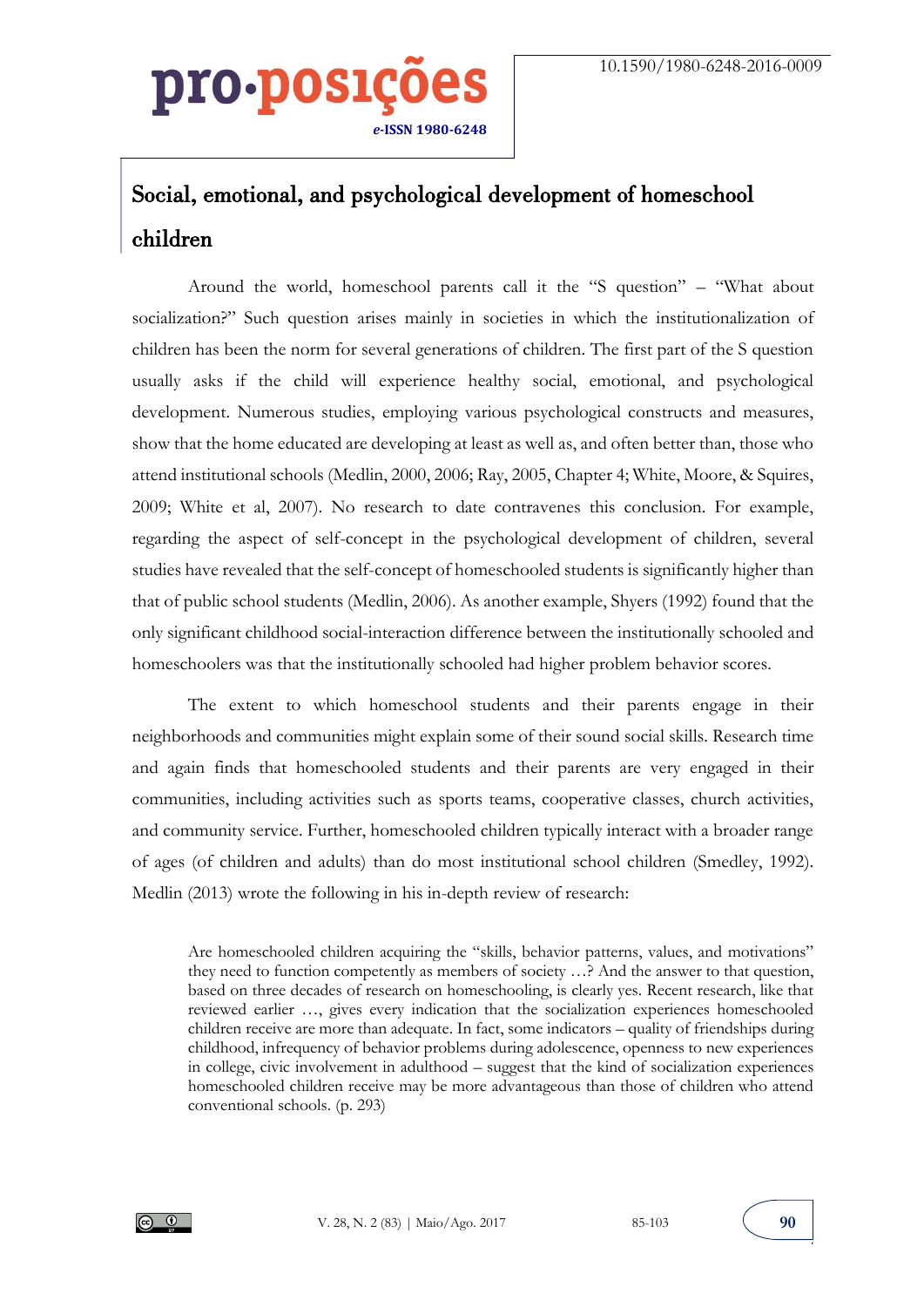#### Adults who were home educated

The follow-up question regards college academic performance scores. Medlin (2013) found that home-educated students possessed higher ACT scores, GPAs, and graduation rates when compared to institutionally schooled students. Cogan (2010) further noted,

In addition, multiple regression analysis results reveal that students, at this particular institution, who are homeschooled, earn higher first-year and fourth-year GPAs when controlling for demographic, pre-college, engagement, and first-term academic factors. Further, binary logistic regression results indicate there is no significant difference between homeschooled student's fall-to-fall retention and four-year graduation rates when compared to traditionally-educated students while controlling for these same factors. (p. 24)

In the conclusion of their article on homeschool graduates in college and university, Gloeckner and Jones (2013) noted the following:

This study reveals the tremendous shift, in recent years, in admission officers' attitudes toward and perceptions of the homeschooled graduate. More than 78% of surveyed admission officers indicated that they expect homeschool graduates to perform, overall, as well or better in their 1st year of college than traditional high school graduates. (p. 321)

Some researchers have also examined adults who were home educated without necessarily linking them to the university scene. Knowles and de Olivares (1991) and Knowles and Muchmore (1995) found that these adults tended to be involved in entrepreneurial and professional occupations, were fiercely independent, and strongly emphasized the importance of family. Furthermore, they were glad they had been home educated, would recommend homeschooling to others, and had no grossly negative perceptions of living in a pluralistic society. I (Ray, 2004) studied more than 7,306 adults who had been home educated, 5,254 for 7 or more years during grades K-12. I learned several things about these adults that are particularly relevant to this article. First, a higher percentage of them had taken some college courses than the general U.S. population of a similar age, and a higher percentage of the home educated already had a baccalaureate degree. More of the home educated (98%) read a book in the past 6 months than did the general population (69%). More of the homeschooled (100%) read one or more magazines on a regular basis than the general population (89%). Seventy-one percent of the homeschooled participate in any ongoing community service activity" compared to 37% of the general population. Also, the home educated were more civically and politically engaged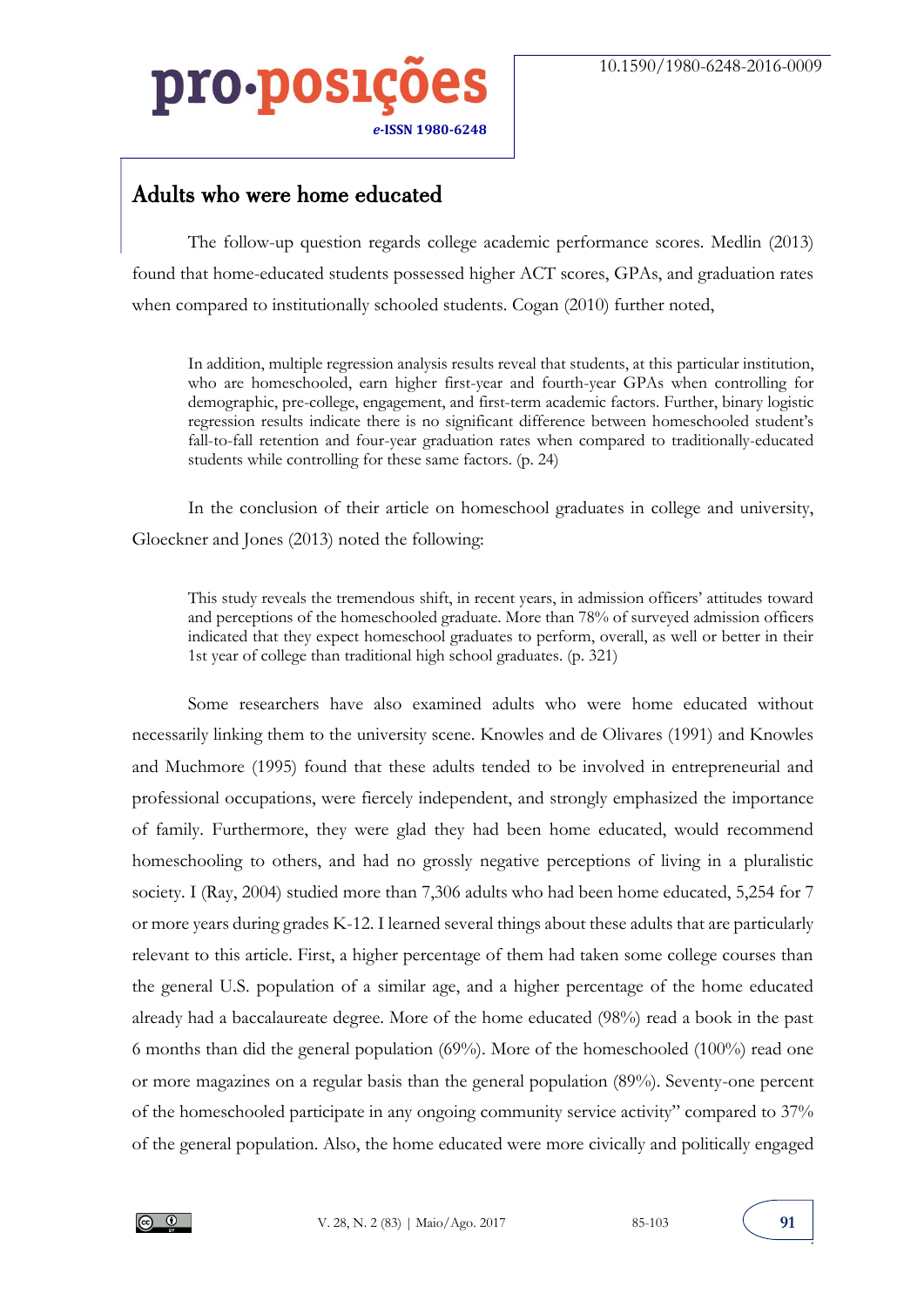than the general population. For example, for those of age 18 to 24, 76% of the homeschooled voted in the past 5 years, whereas 29% of the same-age general population in the United States voted. Also, of those ages 18 to 24, 14% of the home-educated participated in a protest or boycott during the past 12 months, whereas 7% of the general population did so.

To date, research is consistent that adults who were home educated are faring as well as or better than the general adult population on all constructs considered. To consider some of the most common criticisms of research on homeschooling and an evaluation of those criticisms, one might consider my article (Ray, 2013). Suffice it to say, it appears that most of the negative critics of the positive findings regarding homeschooling have philosophical and political agendas to promote.

#### Nature of studies on learner outcomes

Different scholars have explained several times that certain limitations adhere to most of the studies to date on the academic achievement; social, emotional, and psychological development; and success (or not) in adulthood of the home educated (Murphy, 2012; Ray, 1990, 2000, 2010, 2013; Rudner, 1999). First, homeschooling families and their students do not appear to be a representative cross-section of all families in the United States. One reason for this is that it is often not possible within the constraints of most studies to confirm whether samples are representative of the population of home-educated students.

The content of the standardized achievement tests used is a second major limitation of the studies. Rudner (1999) aptly noted that

[w]hile home schools teach the basic skill areas of reading, mathematics, social studies, and science, they do not necessarily follow the same scope, sequence, or emphasis as traditional public and private schools. The primary focus of many home schools is on religious and moral values. … Public and private schools usually select [a standardized test] … due to its close alignment with their curriculum; home schools select the test primarily out of convenience. (p. 28)

That is to say, homeschool students might be at a disadvantage taking these tests because their parents are not necessarily following institutional school curriculum that would help their children succeed on the tests.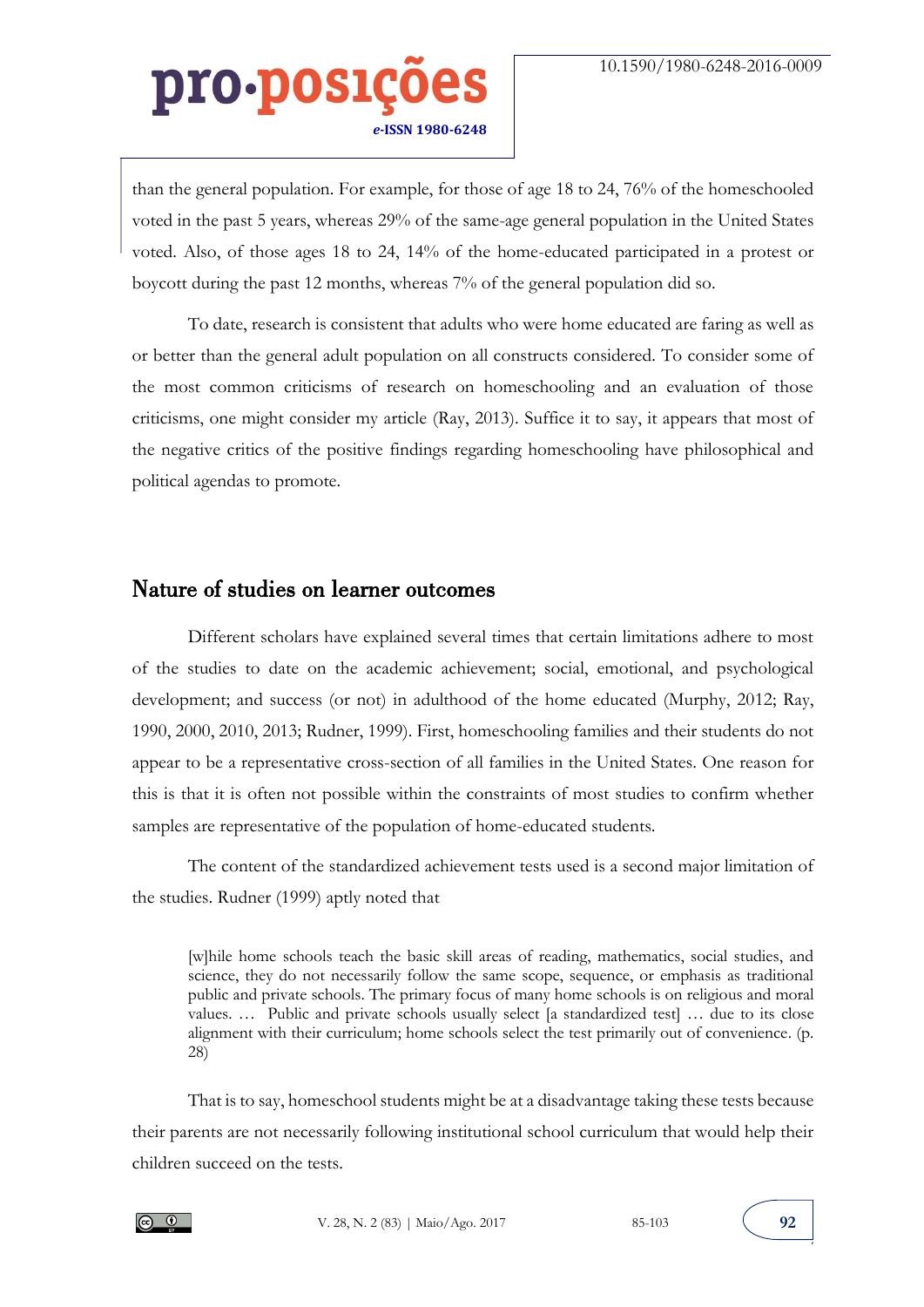Another possibility is that the affective measures used with homeschooled children are not as valid as they should be with respect to the objectives that homeschooling parents have in education compared to the objectives of state institutional education systems. It is possible, therefore, that homeschooled students are at a disadvantage being measured with instruments that are aimed at the knowledge, values, skills, and behaviors state-school students are supposed to learn, internalize, and exhibit.

On a final note, comparisons between home-educated students and institutional school students nationwide should be interpreted with thoughtfulness and care because most of them have been cross-sectional, descriptive studies (Johnson, 2001). They are not experiments, so statements of causation should be avoided. With that in mind, however, a growing number of studies have employed some controls (e.g., matched-pair designs, multivariate analysis) that allow for more-causal inferences to be considered (Cogan, 2010; Duvall, Ward, Delquadri, & Greenwood, 1997; Francis & Keith, 2004; Kingston & Medlin, 2006; Martin-Chang et al., 2011; Ray, 2015a, 2015b; Shyers, 1992; White et al., 2007). Consistent with the cross-sectional, descriptive projects, these studies have found the home educated to be doing as well as or better than those who were institutionally schooled. It is likely that more sophisticated multivariate and causal-comparative research designs (Campbell & Stanley, 1963; Johnson, 2001) will one day reveal more about home education's effects on academic achievement and children's social, emotional, and psychological development.

Based on research to date, a generalization can be made. Homeschooled students and adults who were home educated are succeeding as well as or better than their peers who attend public and private institutional schools. This is true with respect to academic achievement, social and emotional development, and functioning in university and adulthood in general. With this in mind, I will now address two special topics.

#### Two special foci: what might educators learn?

A review of research on homeschooling and learner outcomes is valuable for the sake of knowledge, and it can lead to some understanding of home-based education in particular and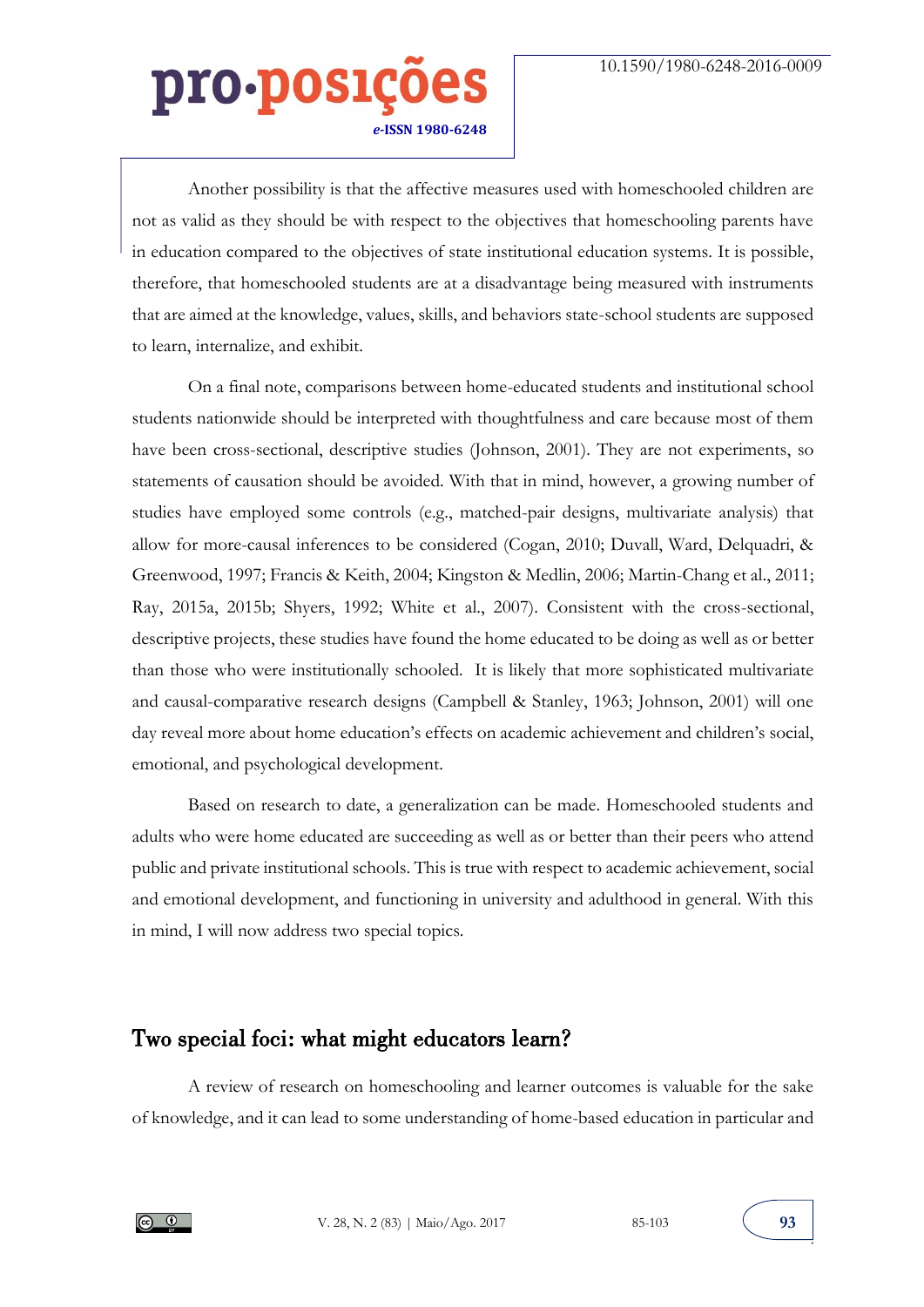education in general. After a simple summary of findings, however, one might ask, "*But does the research lead us to any new insights or issues to be addressed*?" I can think of at least two.

#### Blacks and homeschooling

The vast majority of research on homeschooling, at least in the United States, involves the majority racial/ethnic group, White/Anglos, and this group has been historically disproportionately represented in the modern homeschool population. Over the past decade, however, many observers have noticed an increase in home education being practiced by African American families. Very little research has been done on Black families who homeschool but the rise in homeschooling among them has piqued the interest of the public and researchers. Black students consistently score the lowest, compared to other racial/ethnic groups in the United States, on achievement tests in public schools and one might wonder whether their achievement would be improved, or worsened, being homeschooled by uncertified, untrained, non-government-certified teachers, their parents.

With this backdrop, I (Ray, 2015a) investigated the motivations of African American parents for choosing homeschooling for their children and the academic achievement of their Black homeschool students. It involved achievement testing of Black homeschool students in Grades 4 to 8 and surveying their parents. I expected to find that the academic achievement of Black homeschool students to be, on average, higher than that of Black public school students (see reviews, e.g. Murphy, 2012; Ray, 2000, 2005, 2013). Further, I hypothesized that Black homeschool students might not perform as well on these tests as do White homeschool students. In addition, I postulated that Black parents' reasons for homeschooling would be similar to those of homeschool parents in general, except that they might mention shielding their children from race-based or racist behaviors in public schools.

I administered a 39-item, paper-and-pencil survey to homeschool parents that was comprised of items on topics such as parent and family demographics, student's demographics and schooling history, approach to homeschooling, and parents' motivations or reasons for homeschooling their children. I was also able to find assistants to administer the standardized academic achievement tests, the ITBS (Form A, levels 10–14, Grades 4 to 8) (Iowa Testing

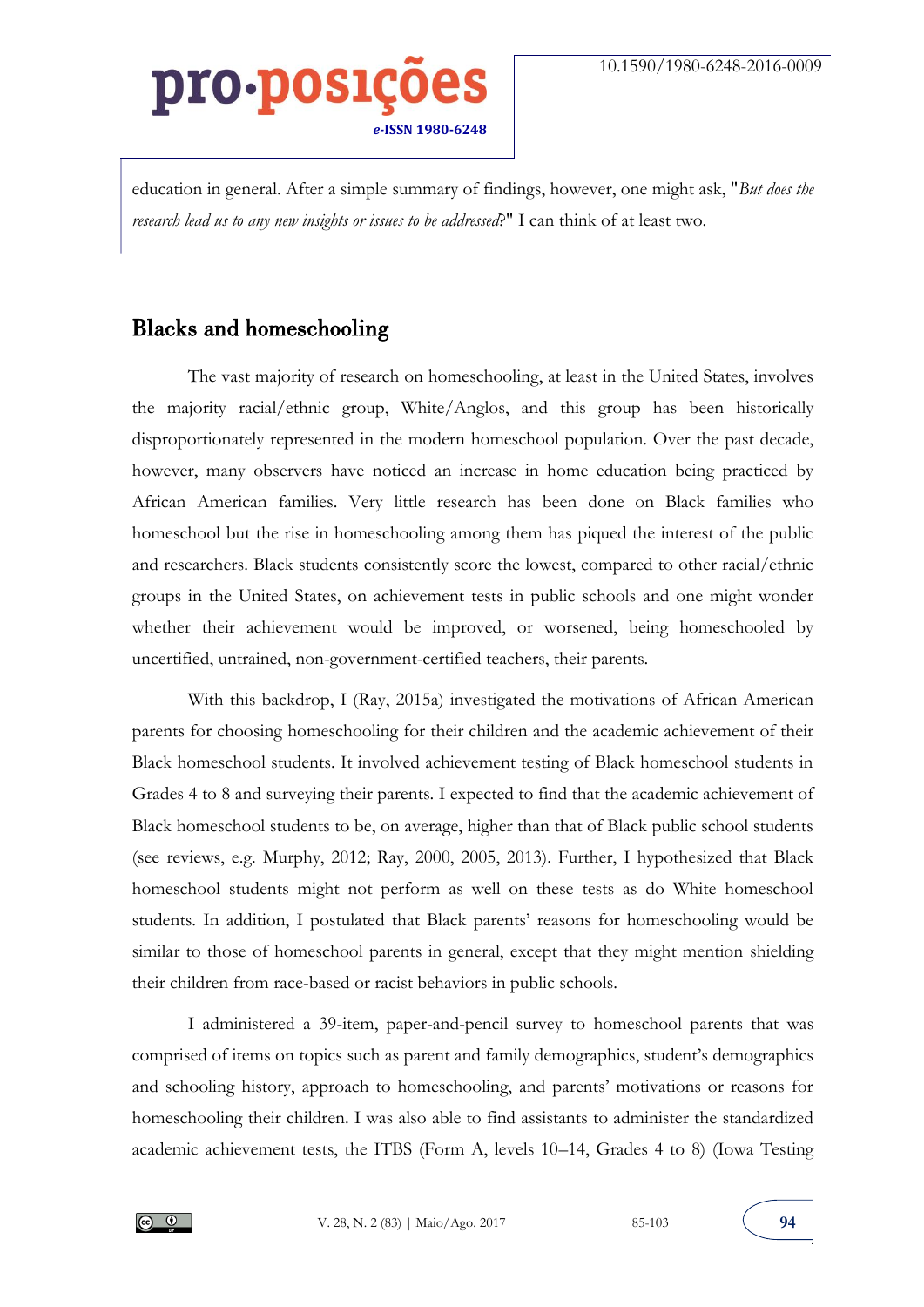Programs, 2015), that were designed and developed by University of Iowa professors to measure skills and standards important to growth across the curriculum in the U.S. nation's public and private schools.

My enterprise was a cross-sectional, explanatory nonexperimental study (Johnson, 2001) and controlled for limited background independent variables for the homeschool and publicschool students in a way that very few studies (if any) have accomplished using the limited data available to any researcher with the fairly limited resources available. It was not an experimental study designed, in and of itself, to establish causation. It was meant to be a simple, efficient, and hardy study of Black homeschool parents and children. The study was designed to uncover findings that might develop perceptions and increase understanding of fitting policies or outlooks on homeschooling in general, and homeschooling by African Americans in particular.

Parents were asked to mark all the reasons or motivations why they homeschool their child. They chose from a list of 21 reasons, including other/another. The six reasons most commonly selected for homeschooling by these Black parents were (a) the parents "prefer to teach the child at home so that you [parent] can provide religious or moral instruction" (chosen by 96.3% of parents), (b) "for the parents to transmit values, beliefs, and worldview to the child" (95.1%), (c) "develop stronger family relationships between children and parents and among brothers and sisters" (87.7%), (d) "to customize or individualize the education of each child"  $(80.2\%)$ , (e) "accomplish more academically than in conventional schools" (76.5%), and (f) "want to provide religious or moral instruction different from that taught in public schools"  $(76.5\%)$ .

These Black homeschool parents were also asked to list "the three main reasons, from [the] previous [list], for homeschooling this child". Their responses were then tabulated. The five reasons most often chosen were (a) "prefer to teach the child at home so that you can provide religious or moral instruction" (selected as one of the "three main reasons" by 46.9% of parents); (b) "accomplish more academically than in conventional schools" (38.3%); (c) "for the parents to transmit values, beliefs, and worldview to the child" (34.6%); (d) "to customize or individualize the education of each child" (28.4%); and (e) "want to provide religious or moral instruction different from that taught in public schools" (27.2%).

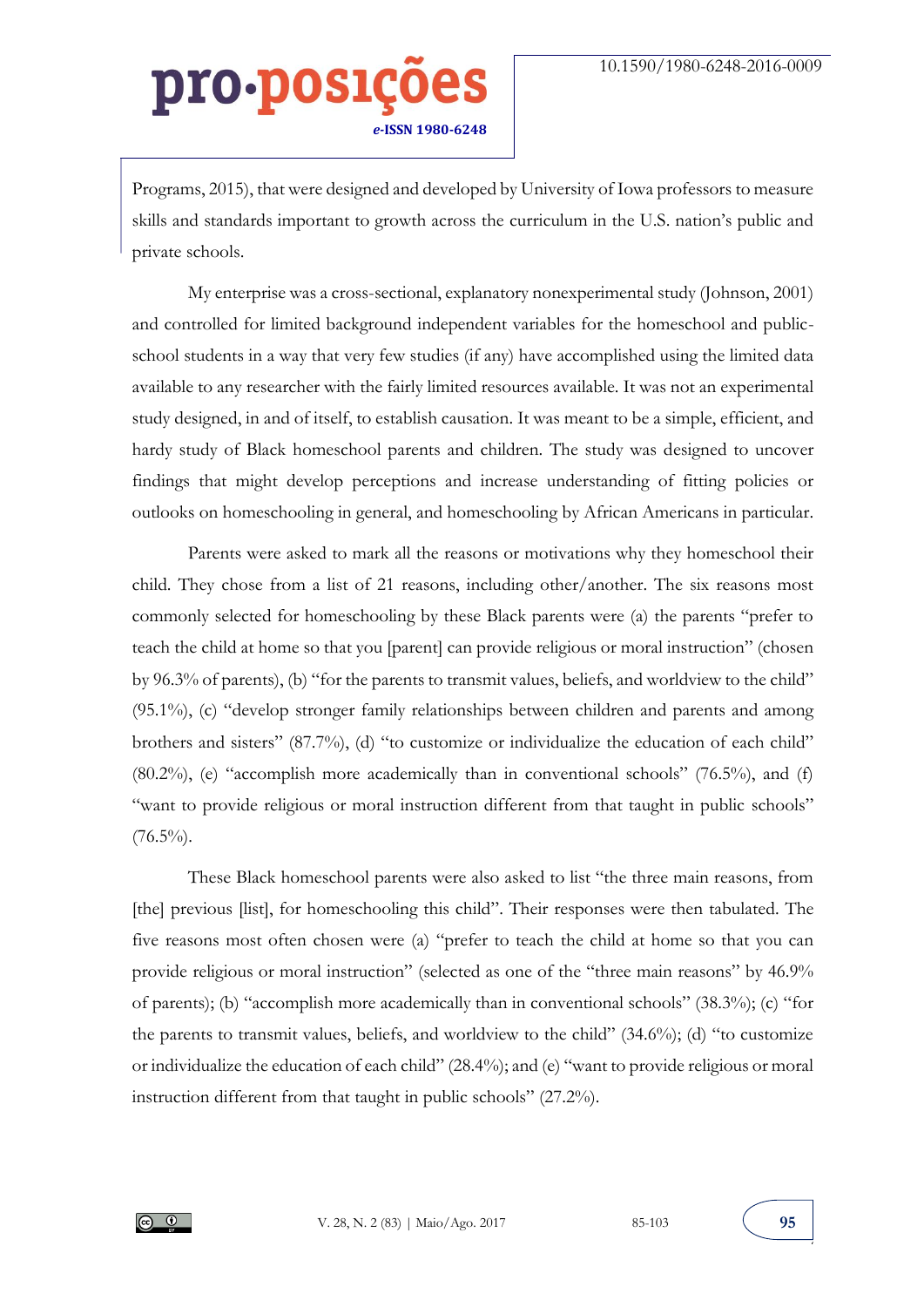I compared their reasons to those given by homeschool parents in general in various other studies and found that these African American parents' reasons for homeschooling are similar to those of homeschool parents at large in the United States. In addition, some of them mentioned race/ethnicity-related issues as part of their many reasons for homeschooling. Findings in this study offer no solid evidence that this group of Black homeschoolers chose home-based education primarily to promote anything like Afrocentrism, although it might have been one reason amongst many that they gave.

Now consider academic achievement. The Black homeschool students in this study performed as well as or better than the national average of public school students of all races/ethnicities, while Black students in public schools score, in general, far below average. Furthermore, the scores of these Black homeschool students were far above the scores of the Black public school norm students in this study. Analysis revealed that having been home educated was a consistent, significant predictor of higher achievement while controlling for gender of student and the socioeconomic status of the student's family. Findings showed that being homeschooled was associated with a positive effect size of roughly 42 percentile points in reading, 26 percentile points in language, and 23 percentile points in math.

In addition, I conducted a regression analysis of the independent variables of (a) gender of the student, (b) certification status of the mother, (c) certification status of the father, (d) household income, (e) cost per child, (f) degree of structure, (g) amount of structured time, and (h) age at which formal instruction began on the dependent variables of the homeschool students' reading, language, and math scores. None of these factors explained significant amounts of variance in the Black homeschool students' scores.

#### Why is Homeschooling not supported by the education system?

The findings of this first-of-a-kind study of Black parent-led home-based education (Ray, 2015) and dozens of other studies on this form of education/schooling over the past 30 years raise many important questions regarding some fundamental educational issues. One that often comes to my mind is the following: Why do so many nations put so much emphasis on compulsory schooling laws and institutional schooling that is operated by professionally trained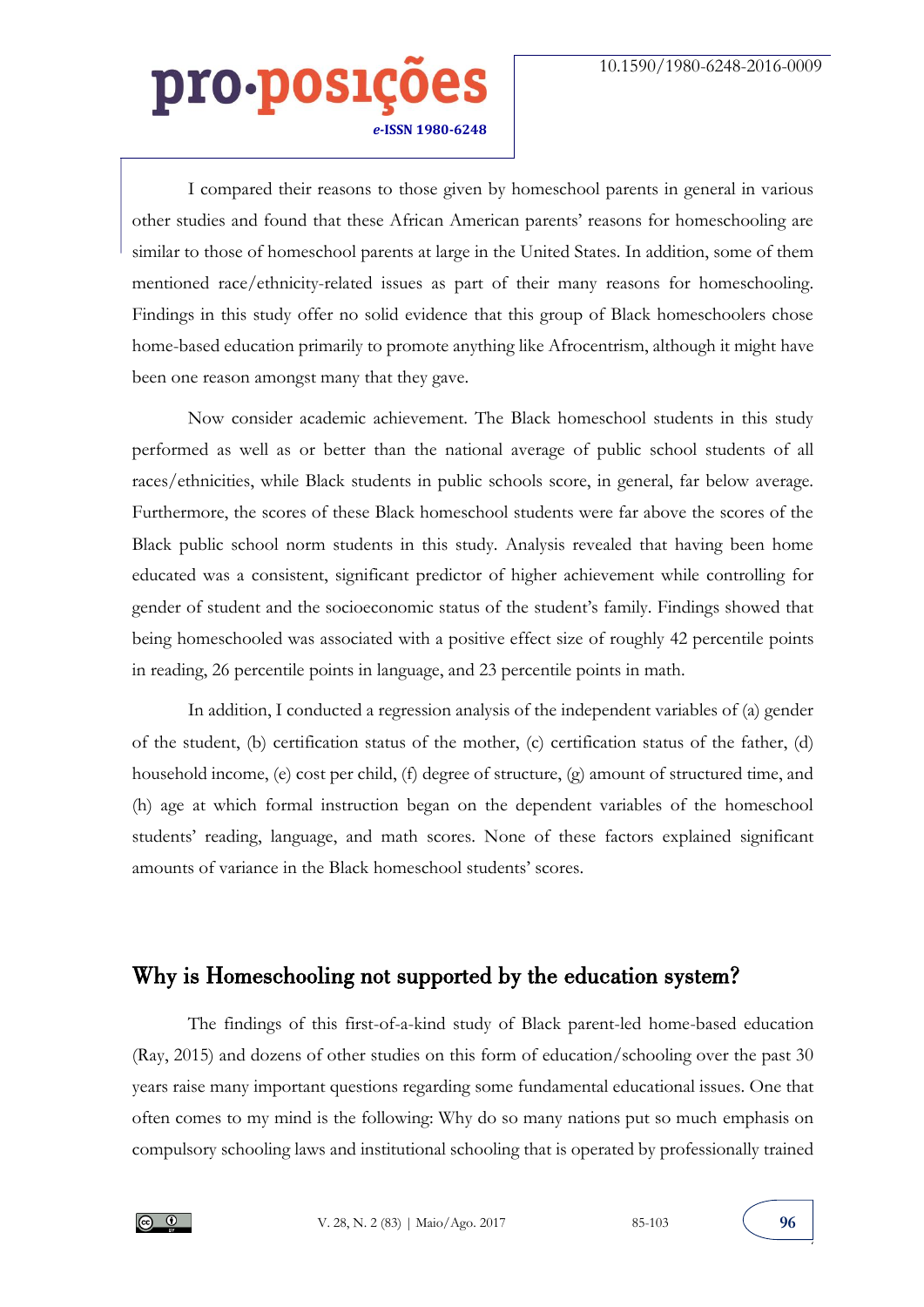and state-certified teachers and administrators and funded by sizable taxation – for example, \$11,732 (National Education Association, 2015) to \$16,894 (Schaeffer, 2010) per student per year in the United States – when there is so much strong evidence that normal, everyday parents with no special educational training are very successful in the education of their children while receiving no tax dollars?

Thirty years of research in the United States, Canada, and other nations consistently shows that, on average, home-educated children perform above average in terms of academic achievement. They have solid social skills and are firmly engaged in their communities' social lives. As adults, they do well, on average, in college/university, are civically engaged, and are respectful and tolerant of those who hold different philosophical and political perspectives. This is all connected to being raised in homes and by parents who range from lower to upper socioeconomic strata and represent a wide variety of philosophical, religious, and political backgrounds (Murphy, 2012; Ray, 2013, 2016). There is no evidence that homeschooling is detrimental to racial/ethnic minority groups or what U.S. educators call at-risk or disadvantaged children. About 90% of homeschooling parents have never been government-certified teachers and studies show that the certification status of the parents is not correlated with their children's academic achievement. Moreover, research shows no correlation between the degree of U.S. state control or regulation of homeschooling and the students' learning.

In addition to all of these research findings related to homeschooling, research continues to find minimal correlations between teacher preparation and/or teacher certification and students' academic achievement in public schools (Center for Public Education, 2009; Richardson, 2001). That is, after 116 years of state/public schools teaching the majority of U.S. schoolchildren and about a century of teacher certification systems, scholars are still finding it difficult to argue that formal or state teacher training and certification is necessary to children in institutional schools' learning well. Further, researchers still have very mixed opinions, based on research, about what makes for an effective teacher, as defined by students' achievement scores and enthusiasm for learning into adulthood.

The above findings from research on homeschooling and empirical studies on teacher certification and effectiveness in public/state schools begs an important question that is relevant to the future of private education in any nation. Before the question, three premises should be laid out. First, after a century of the system of professional education/schooling, university and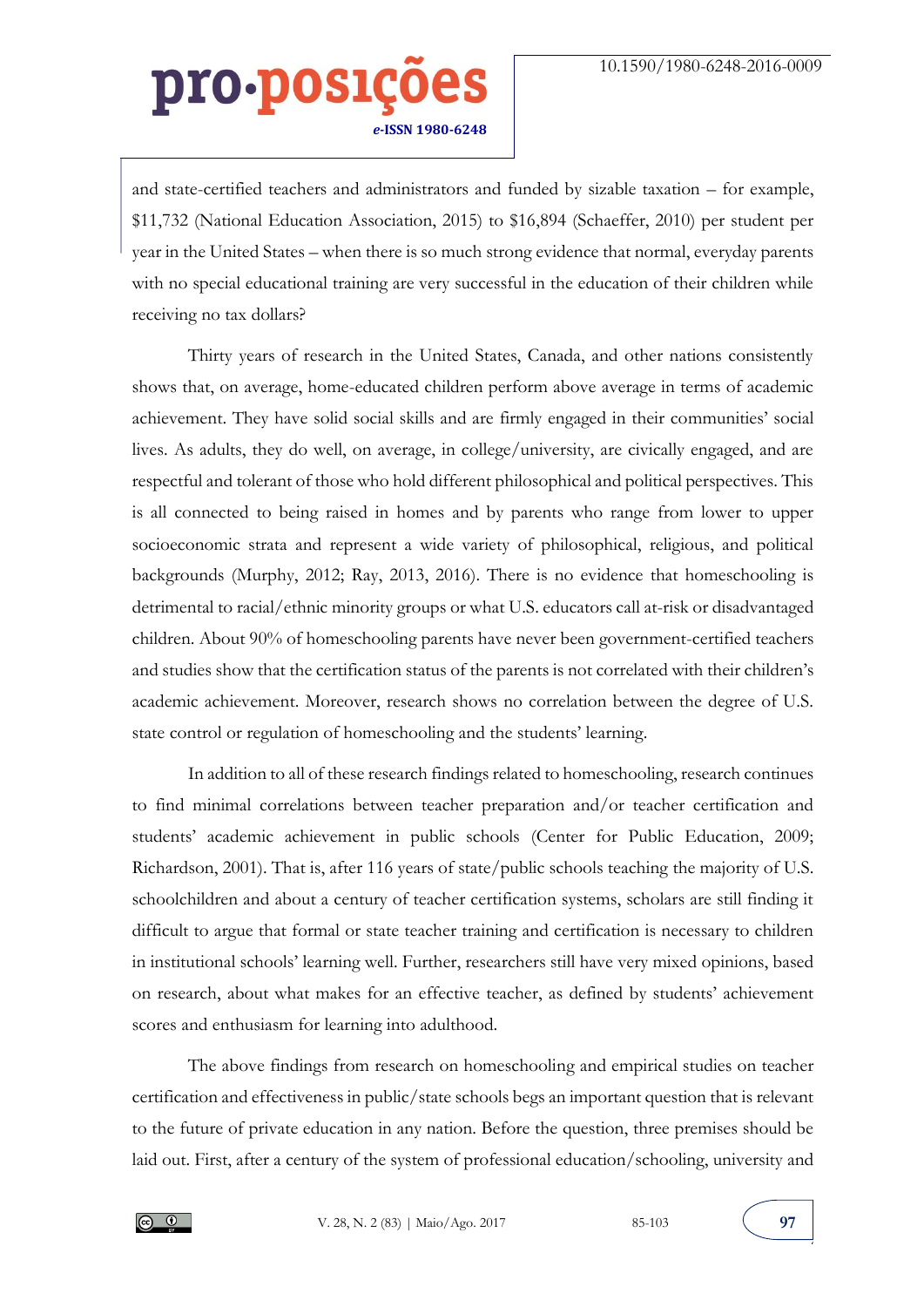think tank scholars who study primary and secondary teaching and learning cannot firmly conclude that teacher certification and state control of public/state schools guarantees successful learning by children and adolescents. Second, parent-led home-based education is a substantively different education paradigm, environment, and practice than institutional public and private schools. Third, the evidence from research on the modern homeschool movement and community shows that it is very successful educationally and socially with children and adults who were educated by homeschooling. With these building blocks in place, why do any persons in the professional education system or policymakers want to limit or prohibit parents and children from accessing and executing homeschooling?

Further, there is weak or no evidence that the state is effective at ensuring that all (or even most) children are well educated in public schools. There are mixed messages from research about whether state certification is worth the trouble and cost regarding children's learning in state schools. There is no evidence that state control over (or prohibition of) homeschooling will enhance children's learning or improve society. There is, however, solid evidence that homeschool students do as well as or better than those in public schools and they do so at a significant financial savings to their fellow citizens and the state which does not need to collect taxes for their education. If the home education of children is good for the children and for a community and a nation, why do not more professional educators and policymakers support or promote private homeschooling? I will not attempt to answer this question in this article but I (Ray, 2013) have explored it in some depth before. I simply submit the question here to engage anyone who seriously takes the fact that all children have always been educated – whether in institutional schools or not, whether by state-certified teachers or not, whether in developing nations or not, whether 2,000 years ago or now, whether in Brazil, Thailand, United States, or any other nation – and whether parents should be free to nurture, train, and educate their children in a parent-led home-based environment in all nations into and through the twenty-first century.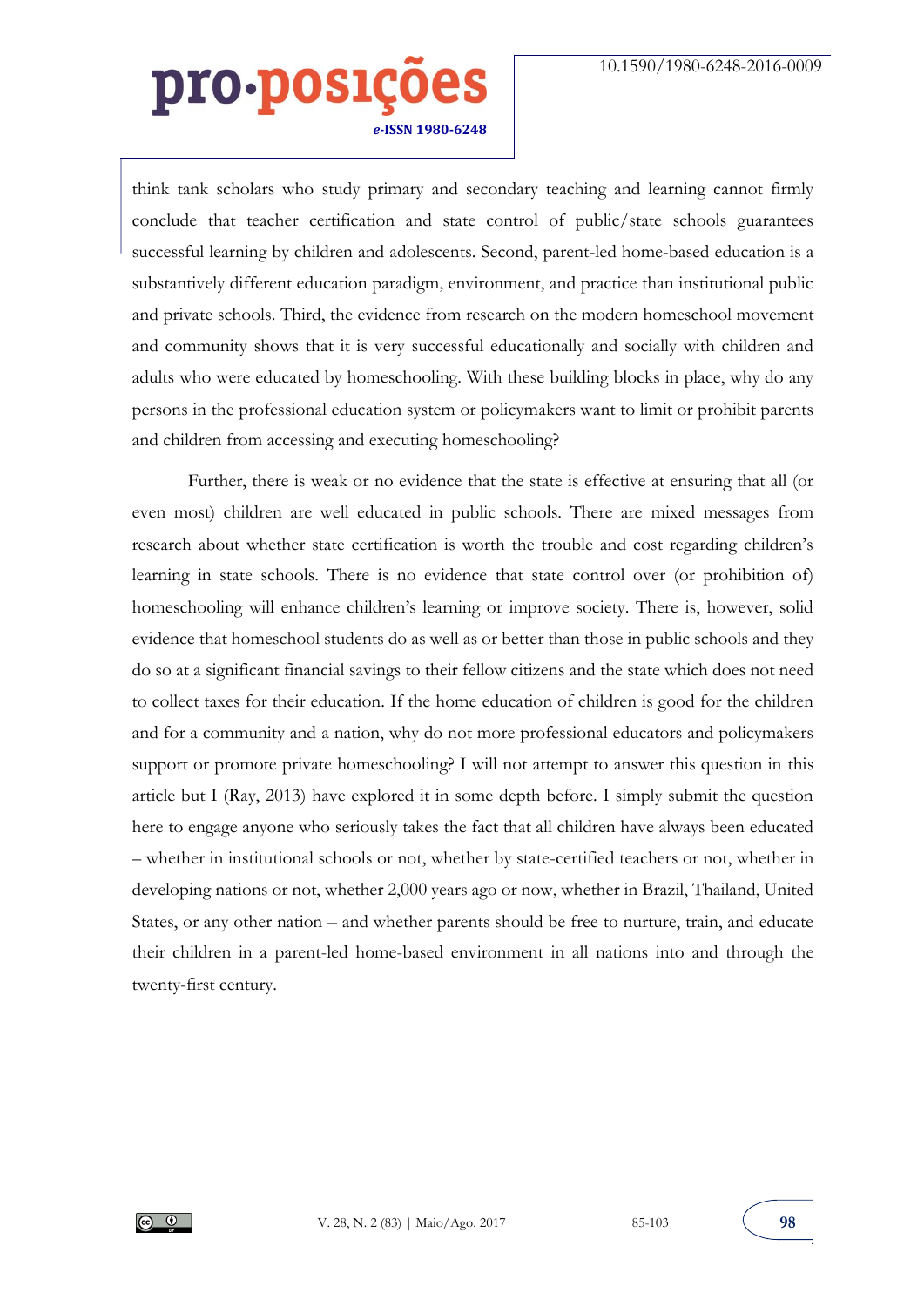#### References

- Alaska Department of Education. (1993). *Centralized Correspondence School: Summary of the school district report card to the public*. Juneau, AK: Author.
- Campbell, D. T., & Stanley, J. C. (1963). *Experimental and quasi-experimental designs for research*. Boston, MA: Houghton Mifflin Co.
- Center for Public Education. (2009, December 17). *Does highly qualified mean highly effective?* Retrieved February 5, 2016 from http://www.centerforpubliceducation.org/Main-Menu/Staffingstudents/How-good-are-your-teachers-Trying-to-define-teacherquality/Does-highly-qualified-mean-highly-effective.html.
- Cogan, M. F. (2010, Summer). Exploring academic outcomes of homeschooled students. *Journal of College Admission*, 18-25. Retrieved December 20, 2010 from http://findarticles.com/p/articles/mi\_qa3955/is\_201007/ai\_n54718392/
- Duvall, S. F., Ward, D. L., Delquadri, J. C., & Greenwood, C. R. (1997). An exploratory study of home school instructional environments and their effects on the basic skills of students with learning disabilities. *Education and Treatment of Children, 20*(2), 150-172.
- Francis, D. J., & Keith, T. Z. (2004). Social skills of home schooled and conventionally schooled children: A comparison study. *Home School Researcher, 16*(1), 15-24.
- Gloeckner, G. W., & Jones, P. (2013). Reflections on a decade of changes in homeschooling and homeschooled into higher education. *Peabody Journal of Education, 88*(3), 309-323.
- Iowa Testing Programs. (2015). ITBS *Research Guide.* Iowa City, IA: University of Iowa, College of Education. Retrieved July 31, 2017 from https://itp.education.uiowa.edu/ia/documents/ITBS-Research-Guide.pdf
- Johnson, B. (2001). Toward a new classification of nonexperimental quantitative research. *Educational Researcher, 30*(2), 3-13. Retrieved May 30, 2006 from http://www.aera.net/uploadedFiles/Journals\_and\_Publications/Journals/Educational \_Researcher/3002/AERA3002\_Johnson.pdf
- Kingston, S. T., & Medlin, R. G. (2006). Empathy, altruism, and moral development in home schooled children. *Home School Researcher, 16*(4), 1-10.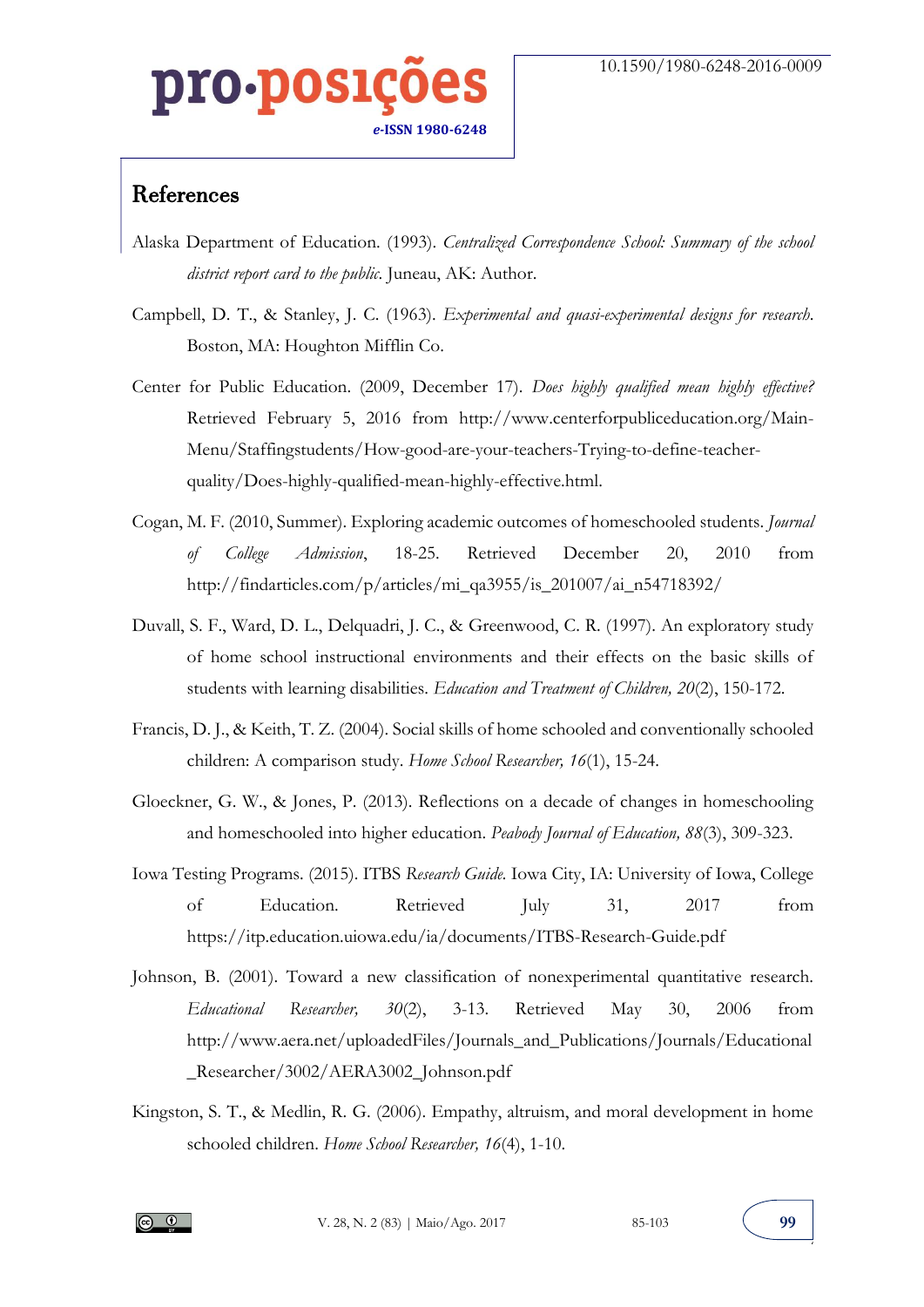- Knowles, J. G., & de Olivares, K. (1991, April). *"Now we are adults": Attitudes, beliefs, and status of adults who were home-educated as children*. A paper presented at the Annual Meeting of the American Educational Research Association, Chicago, Illinois.
- Knowles, J. G., & Muchmore, J. A. (1995). Yep! We're grown-up home-school kids--and we're doing just fine, thank you. *Journal of Research on Christian Education, 4*(1), 35-56.
- Lubienski, C. C., Puckett, T., & Brewer, T. J. (2013). Does homeschooling "work"? A critique of the empirical claims and agenda of advocacy organizations. *Peabody Journal of Education, 88*(3), 378-392.
- Martin-Chang, S., Gould, O. N., & Meuse, R. E. (2011). The impact of schooling on academic achievement: Evidence from homeschooled and traditionally schooled students. *Canadian Journal of Behavioural Science/Revue canadienne des sciences du comportement*, 1-8.
- Medlin, R. G. (2000). Home schooling and the question of socialization. *Peabody Journal of Education, 75*(1 & 2), 107-123.
- Medlin, R. G. (2006). Homeschooled Children's Social Skills. *Home School Researcher, 17*(1), 1-8.
- Medlin, R. G. (2013). Homeschooling and the question of socialization revisited. *Peabody Journal of Education, 88*(3), 284-297.
- Murphy, J. (2012). *Homeschooling in America: Capturing and assessing the movement*. Thousand Oaks, CA: Corwin, a Sage Company.
- National Catholic Educational Association. (2014). *United States Catholic elementary and secondary schools 2013-2014: The annual statistical report on schools, enrollment, and staffing.* Retrieved February 19, 2015 from http://www.ncea.org/data-information/catholic-school-data
- National Education Association. (2015). *Rankings estimates and rankings of the states 2014 and estimates of school statistics 2015*. Retrieved February 5, 2016 from http://www.nea.org/assets/docs/NEA\_Rankings\_And\_Estimates-2015-03-11a.pdf
- Noel, A., Stark, P., & Redford, J. (2013). *Parent and family involvement in education, from the National Household Education Surveys Program of 2012 (NCES 2013-028)*. Washington, DC: National Center for Education Statistics, Institute of Education Sciences, U.S. Department of Education. Retrieved August 31, 2013 from http://nces.ed.gov/pubs2013/2013028.pdf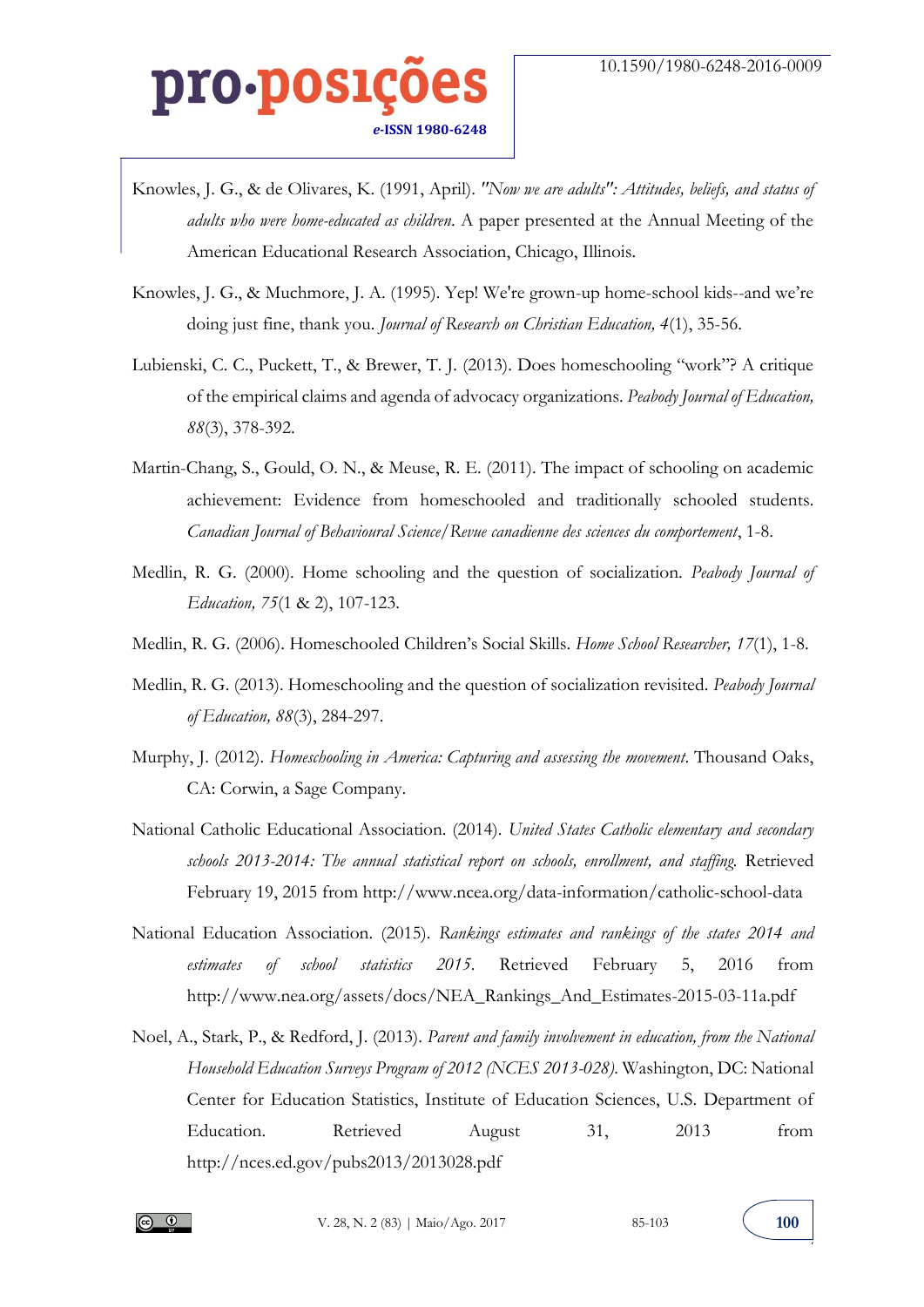Oregon Department of Education [Office of Student Services]. (1999, May 20). *Annual report of home school statistics [1998-99]*. Salem, OR: Author. Retrieved July 14, 2010 from http://www.ode.state.or.us/search/page/?id=2081

Rakestraw, J. F. (1988). Home schooling in Alabama. *Home School Researcher, 4*(4), 1-6.

- Ray, B. D. (1990). *A nationwide study of home education: Family characteristics, legal matters, and student achievement.* Salem, OR: National Home Education Research Institute. www.nheri.org.
- Ray, B. D. (1994). *A nationwide study of home education in Canada: Family characteristics, student achievement, and other topics*. Salem, OR: National Home Education Research Institute. www.nheri.org.
- Ray, B. D. (1997). *Strengths of their own—Home schoolers across America: Academic achievement, family characteristics, and longitudinal traits*. Salem, OR: National Home Education Research Institute, www.nheri.org.
- Ray, B. D. (2000). Home schooling: The ameliorator of negative influences on learning? *Peabody Journal of Education, 75*(1 & 2), 71-106.
- Ray, B. D. (2004). *Home educated and now adults: Their community and civic involvement, views about homeschooling, and other traits*. Salem, OR: National Home Education Research Institute, www.nheri.org.
- Ray, B. D. (2005). A homeschool research story. In Bruce S. Cooper (Ed.), *Home schooling in full view: A reader*, p. 1-19. Greenwich, CT: Information Age Publishing.
- Ray, Brian D. (2010, February 3). Academic achievement and demographic traits of homeschool students: A nationwide study. *Academic Leadership Journal, 8*(1). Retrieved April 19, 2016 from

http://www.nheri.org/AcademicAchievementAndDemographicTraitsOfHomeschool StudentsRay2010.pdf

- Ray, B. D. (2012). Evangelical Protestant and other faith-based homeschooling. In James C. Carper & Thomas C. Hunt (Eds.), *Praeger handbook of faith-based schools in the United States, K-12* (chapter 12, pages 123-135). Santa Barbara, CA: Praeger, ABC-CLIO.
- Ray, B. D. (2013). Homeschooling associated with beneficial learner and societal outcomes but educators do not promote it. *Peabody Journal of Education, 88*(3), 324-341.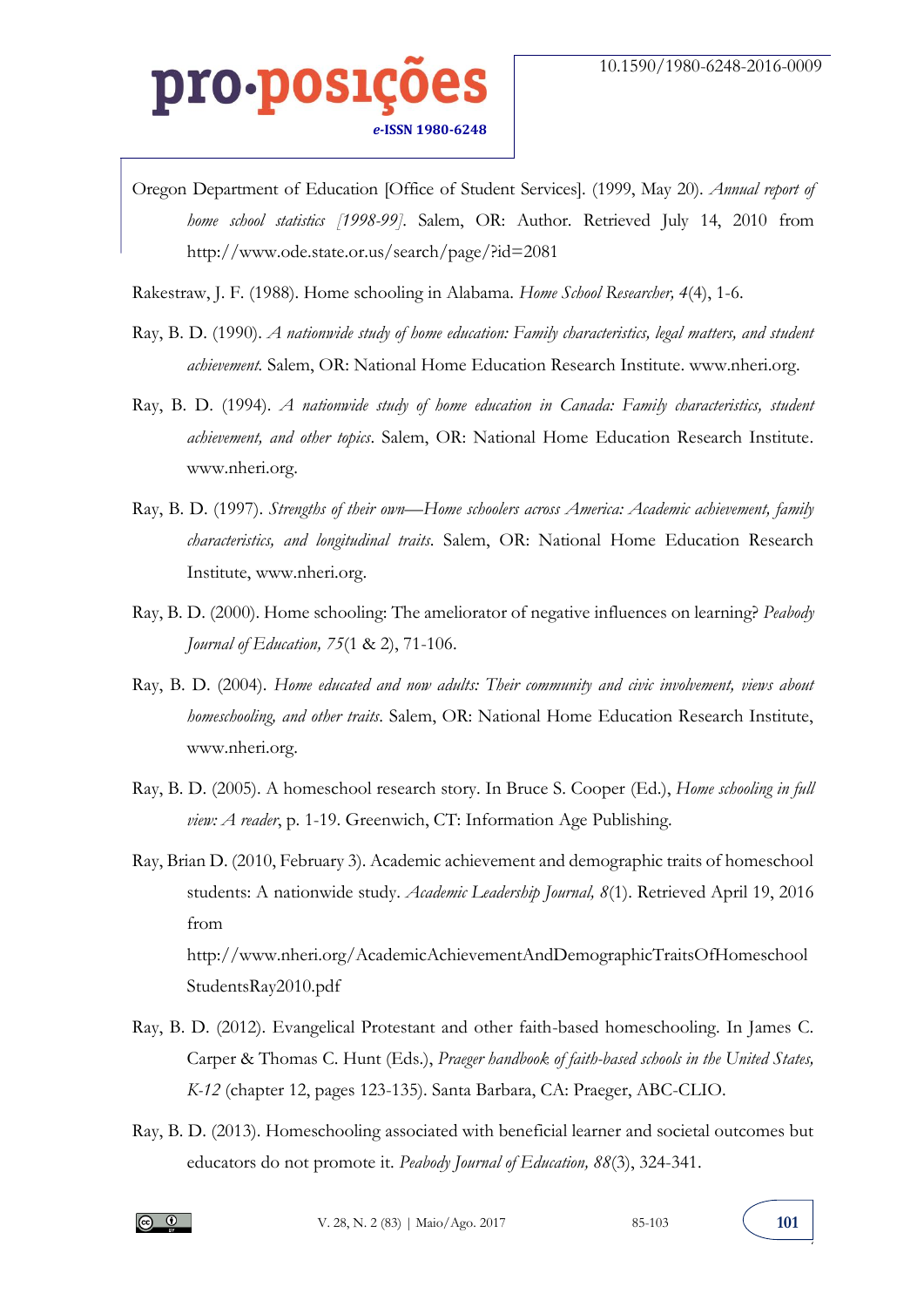- Ray, B. D. (2015a). African American homeschool parents' motivations for homeschooling and their Black children's academic achievement. *Journal of School Choice*, 9, 71-96.
- Ray, B. D. (2015b). Gen2 Survey: A spiritual and educational survey on Christian millennials. Retrieved March 12, 2015 from http://www.nheri.org/research/gen2-survey-aspiritual-and-educational-survey-on-christian-millennials.html
- Ray, B. D. (2015c). Research facts on homeschooling. Retrieved March 9, 2015 from http://www.nheri.org/research/research-facts-on-homeschooling.html.
- Ray, B. D. (2016). Introduction to recent changes in U.S.A. homeschooling. In Cooper, Bruce S.; Spielhagen, Frances R., & Ricci, Carlo (Eds.), *Homeschooling in New View*. Charlotte, NC: Information Age Publishing.
- Richardson, V. (Ed.). (2001). *Handbook of research on teaching, fourth edition.* Washington, DC: American Educational Research Association.
- Rothermel, P. (Ed.). (2015). *International perspectives on home education: Do we still need schools?* London, United Kingdom: Palgrave Macmillan.
- Rudner, L. M. (1999). Scholastic achievement and demographic characteristics of home school students in 1998. *Educational Policy Analysis Archives, 7*(8). Retrieved January 21, 2010 from http://epaa.asu.edu/ojs/article/viewFile/543/666
- Schaeffer, A. (2010, March 10). *They spend what? The real cost of public schools. Policy Analysis*, Number 662. Washington, DC: Cato Institute. Retrieved December 10, 2010 from http://www.cato.org/pubs/pas/pa662.pdf
- Shyers, L. E. (1992). A comparison of social adjustment between home and traditionally schooled students. *Home School Researcher, 8*(3), 1-8.
- Smedley, T. C. Socialization of home school children. (1992). *Home School Researcher, 8*(3), 9-16.
- United States Department of Education, National Center for Education Statistics. (2014, April). Charter school enrollment. Retrieved March 16, 2015 from http://nces.ed.gov/programs/coe/indicator\_cgb.asp
- Van Pelt, Deani. (2004, March). The choices families make: Home schooling in Canada comes of age. *Fraser Forum*, 15-17. Retrieved May 29, 2008 from